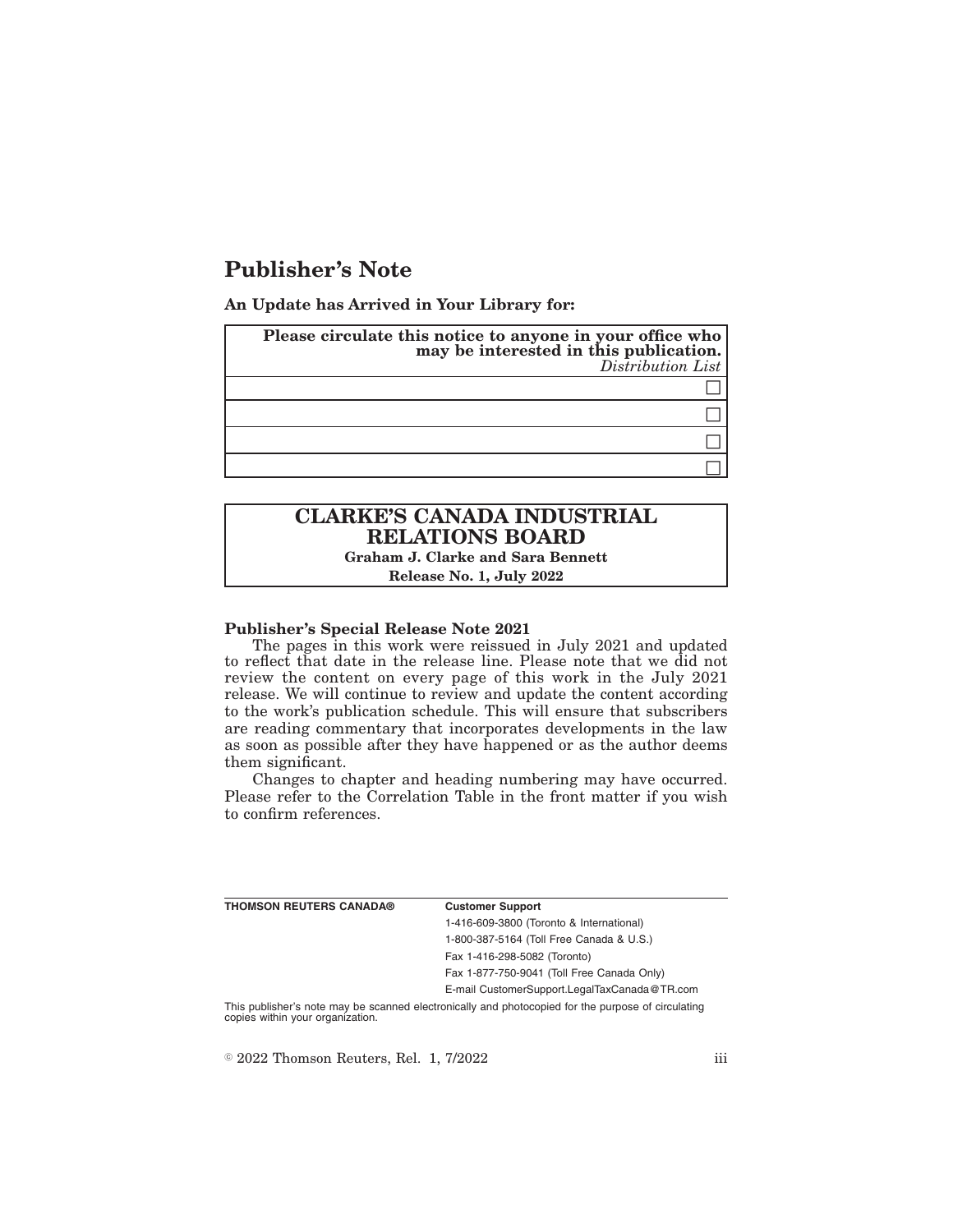#### **What's New in this Update:**

This release includes new case citations and additional commentary to Parts I to IV of the *Canada Labour Code*, the *Wage Earner Protection Program Act* and *CIRB Regulations, 2012*.

### **Highlights**

- E In *Grant v. Unifor*, 2022 FCA 6 (F.C.A.), the Federal Court of Appeal upheld the Board's decision to dismiss a complaint on timeliness. The Board found that the applicant had not shown compelling reasons for granting an extension of time. The Board's reasons "need not be encyclopedic". Read in light of the record, the reasons showed that the Board grappled with the request for an extension of time and thus satisfied the requirement of justification for its decision.
- E In *Watson*, 2022 CIRB 1002 (application for judicial review pending in the Federal Court of Appeal (A-45-22)), the Board dismissed a duty of fair representation complaint concerning the union's refusal to challenge the Air Canada's mandatory vaccination policy. In deciding not to pursue the grievance, the union obtained two legal opinions and put the question to its executive committee.
- E In *Cook*, 2021 CIRB 995, the Board found that it does not have jurisdiction to consider a wage recovery appeal pertaining to a claim for severance and termination pay when the employee could have filed an unjust dismissal complaint. The 2019 legislative amendments at s.  $251.01(3.1)$  and (4) do not grant employees new rights. They simply clarify that an unjust dismissal complaint must proceed first or be dealt with before the Head deals with a complaint for unpaid wages based on substantially the same facts.
- E In *WestJet, an Alberta Partnership*, 2021 CIRB 985, the Board set out its policy on accepting electronic membership evidence in the context of a certification application. The Board will accept electronic membership evidence where it can ascertain the reliability of the system used and verify the evidence through rigorous audit trails. The method used to collect the electronic membership cards, including digital payment of the initiation fee, was reliable and verifiable.

#### **ProView Developments**

Your ProView edition of this product now has a new, modified layout:

The opening page is now the title page of the book as you would see in the print work